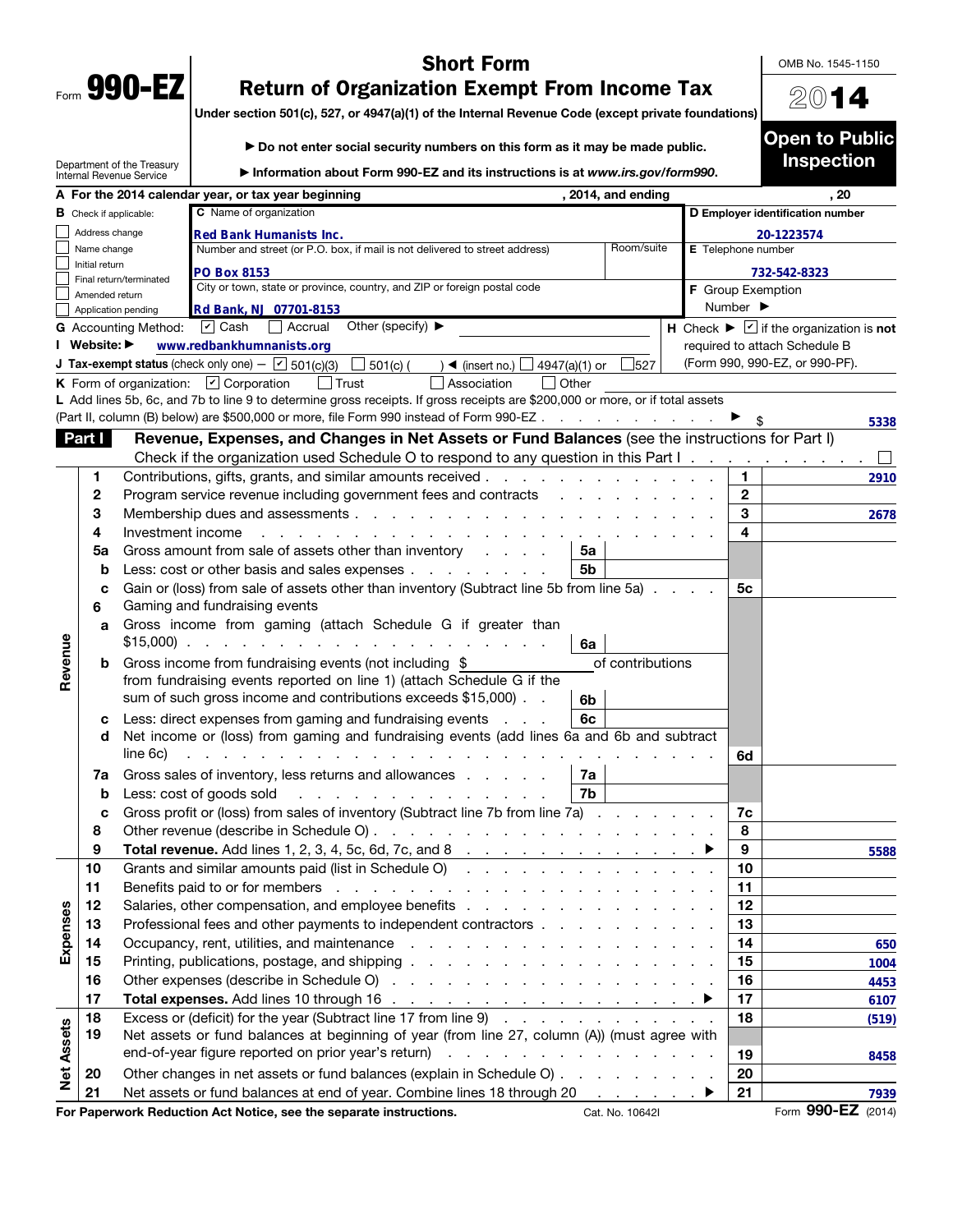|                  | Form 990-EZ (2014)                                                                                                                                                                                                   |                                                      |                                                         |                                            |     | Page 2                                                                  |
|------------------|----------------------------------------------------------------------------------------------------------------------------------------------------------------------------------------------------------------------|------------------------------------------------------|---------------------------------------------------------|--------------------------------------------|-----|-------------------------------------------------------------------------|
|                  | <b>Balance Sheets</b> (see the instructions for Part II)<br>Part II                                                                                                                                                  |                                                      |                                                         |                                            |     |                                                                         |
|                  | Check if the organization used Schedule O to respond to any question in this Part II                                                                                                                                 |                                                      |                                                         | (A) Beginning of year                      |     | (B) End of year                                                         |
| 22               | Cash, savings, and investments                                                                                                                                                                                       |                                                      |                                                         | 8458 22                                    |     |                                                                         |
| 23               | Land and buildings. $\ldots$                                                                                                                                                                                         |                                                      |                                                         |                                            | 23  | 7939                                                                    |
| 24               | Other assets (describe in Schedule O)                                                                                                                                                                                |                                                      |                                                         |                                            | 24  |                                                                         |
| 25               | Total assets                                                                                                                                                                                                         |                                                      |                                                         | 8458 25                                    |     | 7939                                                                    |
| 26               | Total liabilities (describe in Schedule O)                                                                                                                                                                           |                                                      |                                                         |                                            | 26  |                                                                         |
| 27               | Net assets or fund balances (line 27 of column (B) must agree with line 21)                                                                                                                                          |                                                      |                                                         | 8458 27                                    |     |                                                                         |
| Part III         | Statement of Program Service Accomplishments (see the instructions for Part III)                                                                                                                                     |                                                      |                                                         |                                            |     | 7939                                                                    |
|                  | Check if the organization used Schedule O to respond to any question in this Part III                                                                                                                                |                                                      |                                                         |                                            |     | <b>Expenses</b>                                                         |
|                  | What is the organization's primary exempt purpose?                                                                                                                                                                   | <b>Educational programming organization</b>          |                                                         |                                            |     | (Required for section                                                   |
|                  |                                                                                                                                                                                                                      |                                                      |                                                         |                                            |     | $501(c)(3)$ and $501(c)(4)$                                             |
|                  | Describe the organization's program service accomplishments for each of its three largest program services,<br>as measured by expenses. In a clear and concise manner, describe the services provided, the number of |                                                      |                                                         |                                            |     | organizations; optional for<br>others.)                                 |
|                  | persons benefited, and other relevant information for each program title.                                                                                                                                            |                                                      |                                                         |                                            |     |                                                                         |
| 28               | Forums & Salons: Free public forums presented monthly (except August) on topics related to Humanism.                                                                                                                 |                                                      |                                                         |                                            |     |                                                                         |
|                  | Attended by approximately 60 - 100 individuals each month. Members only Salons promoting a deeper                                                                                                                    |                                                      |                                                         |                                            |     |                                                                         |
|                  | understanding of Humanist principles and ideas. Monthly book club meetings.                                                                                                                                          |                                                      |                                                         |                                            |     |                                                                         |
|                  | (Grants \$                                                                                                                                                                                                           | If this amount includes foreign grants, check here   |                                                         |                                            | 28a | 2353                                                                    |
| 29               | Advertising & Promotion: Raise awareness and foster acceptance of Humanism. Place advertisements,                                                                                                                    |                                                      |                                                         |                                            |     |                                                                         |
|                  | press releases, and online content announcing events and providing information about Humanism and our                                                                                                                |                                                      |                                                         |                                            |     |                                                                         |
|                  | organization. Record videos for youtube.com (over 20,000 views per video)                                                                                                                                            |                                                      |                                                         |                                            |     |                                                                         |
|                  | (Grants \$                                                                                                                                                                                                           | If this amount includes foreign grants, check here   |                                                         |                                            | 29a | 1004                                                                    |
| 30               | Community Outreach Group (COG): Provides volunteer services and collects needed items for various other                                                                                                              |                                                      |                                                         |                                            |     |                                                                         |
|                  | non-profit organizations that have values in line with Humanism.                                                                                                                                                     |                                                      |                                                         |                                            |     |                                                                         |
|                  |                                                                                                                                                                                                                      |                                                      |                                                         |                                            |     |                                                                         |
|                  | (Grants \$                                                                                                                                                                                                           | If this amount includes foreign grants, check here   |                                                         |                                            | 30a | 2750                                                                    |
|                  | 31 Other program services (describe in Schedule O)                                                                                                                                                                   | and a contract of the contract of the                |                                                         |                                            |     |                                                                         |
|                  | (Grants \$                                                                                                                                                                                                           | If this amount includes foreign grants, check here   |                                                         |                                            | 31a |                                                                         |
| 32               | Total program service expenses (add lines 28a through 31a)                                                                                                                                                           |                                                      |                                                         |                                            | 32  |                                                                         |
| <b>Part IV</b>   | List of Officers, Directors, Trustees, and Key Employees (list each one even if not compensated—see the instructions for Part IV)                                                                                    |                                                      |                                                         |                                            |     |                                                                         |
|                  | Check if the organization used Schedule O to respond to any question in this Part IV                                                                                                                                 |                                                      |                                                         |                                            |     |                                                                         |
|                  | (a) Name and title                                                                                                                                                                                                   | (b) Average<br>hours per week<br>devoted to position | (c) Reportable<br>compensation<br>(Forms W-2/1099-MISC) | (d) Health benefits,<br>benefit plans, and |     | contributions to employee (e) Estimated amount of<br>other compensation |
|                  |                                                                                                                                                                                                                      |                                                      | (if not paid, enter -0-)                                | deferred compensation                      |     |                                                                         |
|                  | <b>Eric Seldner</b>                                                                                                                                                                                                  |                                                      |                                                         |                                            |     |                                                                         |
| <b>President</b> |                                                                                                                                                                                                                      | 5                                                    | 0                                                       |                                            | 0   | 0                                                                       |
|                  | <b>Trudy Lagan</b>                                                                                                                                                                                                   |                                                      |                                                         |                                            |     |                                                                         |
|                  | <b>Vice President</b>                                                                                                                                                                                                | 3                                                    | 0                                                       |                                            | 0   | 0                                                                       |
|                  | <b>Adam Greene</b>                                                                                                                                                                                                   |                                                      |                                                         |                                            |     |                                                                         |
| <b>Secretary</b> |                                                                                                                                                                                                                      | 3                                                    | 0                                                       |                                            | 0   | 0                                                                       |
|                  | <b>Eric Seldner</b>                                                                                                                                                                                                  |                                                      |                                                         |                                            |     |                                                                         |
|                  | <b>Treasurer (Acting)</b>                                                                                                                                                                                            | 2                                                    | 0                                                       |                                            | 0   | 0                                                                       |
|                  |                                                                                                                                                                                                                      |                                                      |                                                         |                                            |     |                                                                         |
|                  |                                                                                                                                                                                                                      |                                                      |                                                         |                                            |     |                                                                         |
|                  |                                                                                                                                                                                                                      |                                                      |                                                         |                                            |     |                                                                         |
|                  |                                                                                                                                                                                                                      |                                                      |                                                         |                                            |     |                                                                         |
|                  |                                                                                                                                                                                                                      |                                                      |                                                         |                                            |     |                                                                         |
|                  |                                                                                                                                                                                                                      |                                                      |                                                         |                                            |     |                                                                         |
|                  |                                                                                                                                                                                                                      |                                                      |                                                         |                                            |     |                                                                         |
|                  |                                                                                                                                                                                                                      |                                                      |                                                         |                                            |     |                                                                         |
|                  |                                                                                                                                                                                                                      |                                                      |                                                         |                                            |     |                                                                         |
|                  |                                                                                                                                                                                                                      |                                                      |                                                         |                                            |     |                                                                         |
|                  |                                                                                                                                                                                                                      |                                                      |                                                         |                                            |     |                                                                         |
|                  |                                                                                                                                                                                                                      |                                                      |                                                         |                                            |     |                                                                         |
|                  |                                                                                                                                                                                                                      |                                                      |                                                         |                                            |     |                                                                         |
|                  |                                                                                                                                                                                                                      |                                                      |                                                         |                                            |     |                                                                         |
|                  |                                                                                                                                                                                                                      |                                                      |                                                         |                                            |     |                                                                         |
|                  |                                                                                                                                                                                                                      |                                                      |                                                         |                                            |     |                                                                         |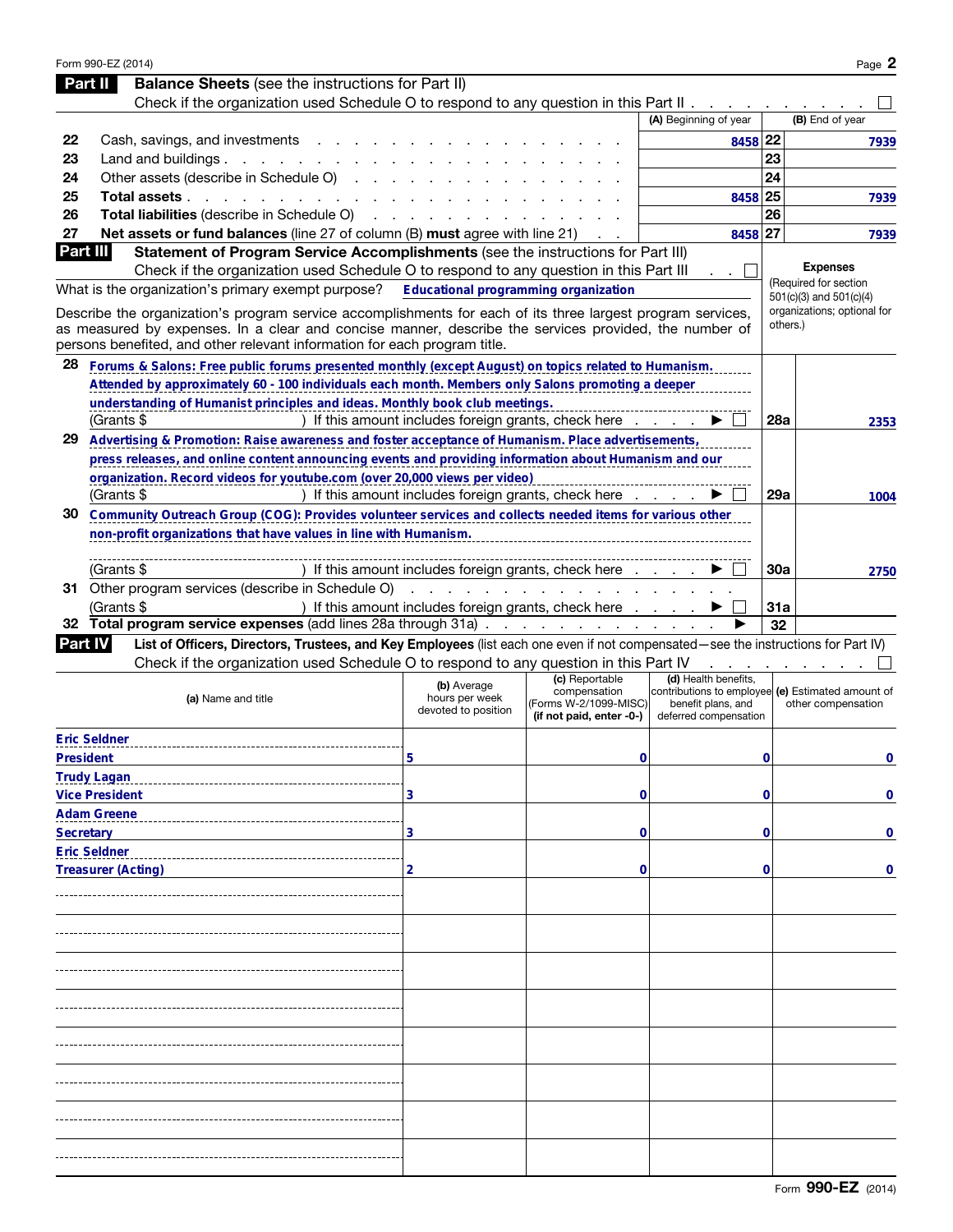|                          | Form 990-EZ (2014)                                                                                                                                                                                                                                                                                                                                                                                                                                                                                                           |                                    |            | Page 3         |
|--------------------------|------------------------------------------------------------------------------------------------------------------------------------------------------------------------------------------------------------------------------------------------------------------------------------------------------------------------------------------------------------------------------------------------------------------------------------------------------------------------------------------------------------------------------|------------------------------------|------------|----------------|
| Part V                   | Other Information (Note the Schedule A and personal benefit contract statement requirements in the<br>instructions for Part V) Check if the organization used Schedule O to respond to any question in this Part V                                                                                                                                                                                                                                                                                                           |                                    |            |                |
| 33                       | Did the organization engage in any significant activity not previously reported to the IRS? If "Yes," provide a<br>detailed description of each activity in Schedule O<br>and the company of the company of                                                                                                                                                                                                                                                                                                                  | 33                                 | <b>Yes</b> | <b>No</b><br>V |
| 34                       | Were any significant changes made to the organizing or governing documents? If "Yes," attach a conformed<br>copy of the amended documents if they reflect a change to the organization's name. Otherwise, explain the<br>change on Schedule O (see instructions)                                                                                                                                                                                                                                                             | 34                                 |            | V              |
| 35a                      | Did the organization have unrelated business gross income of \$1,000 or more during the year from business<br>activities (such as those reported on lines 2, 6a, and 7a, among others)?                                                                                                                                                                                                                                                                                                                                      | 35a                                |            | V              |
| b<br>C                   | If "Yes," to line 35a, has the organization filed a Form 990-T for the year? If "No," provide an explanation in Schedule O<br>Was the organization a section 501(c)(4), 501(c)(5), or 501(c)(6) organization subject to section 6033(e) notice,<br>reporting, and proxy tax requirements during the year? If "Yes," complete Schedule C, Part III                                                                                                                                                                            | 35 <sub>b</sub><br>35 <sub>c</sub> |            | V              |
| 36                       | Did the organization undergo a liquidation, dissolution, termination, or significant disposition of net assets<br>during the year? If "Yes," complete applicable parts of Schedule N                                                                                                                                                                                                                                                                                                                                         | 36                                 |            | V              |
| 37a<br>b                 | Enter amount of political expenditures, direct or indirect, as described in the instructions $\blacktriangleright$   37a<br>$\mathbf{0}$<br>Did the organization file Form 1120-POL for this year?<br><b>Service</b> State                                                                                                                                                                                                                                                                                                   | 37 <sub>b</sub>                    |            | V              |
| 38a                      | Did the organization borrow from, or make any loans to, any officer, director, trustee, or key employee or were<br>any such loans made in a prior year and still outstanding at the end of the tax year covered by this return?                                                                                                                                                                                                                                                                                              | 38a                                |            | V              |
| b<br>39<br>а<br>b<br>40a | If "Yes," complete Schedule L, Part II and enter the total amount involved<br>38 <sub>b</sub><br>0<br>Section 501(c)(7) organizations. Enter:<br>Initiation fees and capital contributions included on line 9<br>39a<br>Gross receipts, included on line 9, for public use of club facilities<br>39b<br>and a series and<br>Section 501(c)(3) organizations. Enter amount of tax imposed on the organization during the year under:<br>section 4911 ▶<br>$\overline{0}$ ; section 4912<br>$\overline{0}$ : section 4955<br>0 |                                    |            |                |
| b                        | Section 501(c)(3), 501(c)(4), and 501(c)(29) organizations. Did the organization engage in any section 4958<br>excess benefit transaction during the year, or did it engage in an excess benefit transaction in a prior year<br>that has not been reported on any of its prior Forms 990 or 990-EZ? If "Yes," complete Schedule L, Part I                                                                                                                                                                                    | 40b                                |            | V              |
| C<br>d                   | Section 501(c)(3), 501(c)(4), and 501(c)(29) organizations. Enter amount of tax imposed<br>on organization managers or disqualified persons during the year under sections 4912,<br>4955, and 4958<br>the company of the company of the<br>0<br>Section 501(c)(3), 501(c)(4), and 501(c)(29) organizations. Enter amount of tax on line<br>0                                                                                                                                                                                 |                                    |            |                |
| е                        | All organizations. At any time during the tax year, was the organization a party to a prohibited tax shelter                                                                                                                                                                                                                                                                                                                                                                                                                 | 40e                                |            |                |
| 41<br>42a                | List the states with which a copy of this return is filed $\blacktriangleright$ New Jersey<br>The organization's books are in care of ▶ Melissa MacDonald<br>Telephone no. ▶                                                                                                                                                                                                                                                                                                                                                 |                                    | 7325428323 |                |
|                          | Located at ▶ PO Box 8153, Red Bank, NJ<br>$ZIP + 4$<br>$\frac{L}{L}$ $\frac{L}{L}$ $\frac{L}{L}$ $\frac{L}{L}$ $\frac{L}{L}$ $\frac{L}{L}$ $\frac{L}{L}$ $\frac{L}{L}$ $\frac{L}{L}$ $\frac{L}{L}$ $\frac{L}{L}$ $\frac{L}{L}$ $\frac{L}{L}$ $\frac{L}{L}$ $\frac{L}{L}$ $\frac{L}{L}$ $\frac{L}{L}$ $\frac{L}{L}$ $\frac{L}{L}$ $\frac{L}{L}$ $\frac{L}{L}$ $\frac{L}{L}$                                                                                                                                                   |                                    | 07701-8153 | Yes   No       |
|                          | a financial account in a foreign country (such as a bank account, securities account, or other financial account)?<br>If "Yes," enter the name of the foreign country: ▶<br>See the instructions for exceptions and filing requirements for FinCEN Form 114, Report of Foreign Bank and                                                                                                                                                                                                                                      | 42b                                |            | V              |
|                          | Financial Accounts (FBAR).<br>At any time during the calendar year, did the organization maintain an office outside the U.S.?                                                                                                                                                                                                                                                                                                                                                                                                | 42c                                |            | V              |
| 43                       | If "Yes," enter the name of the foreign country: ▶<br>Section 4947(a)(1) nonexempt charitable trusts filing Form 990-EZ in lieu of Form 1041-Check here<br>and enter the amount of tax-exempt interest received or accrued during the tax year $\ldots$ .<br>43                                                                                                                                                                                                                                                              |                                    |            | $\sim$         |
| 44a                      | Did the organization maintain any donor advised funds during the year? If "Yes," Form 990 must be                                                                                                                                                                                                                                                                                                                                                                                                                            |                                    | <b>Yes</b> | No             |
| b                        | Did the organization operate one or more hospital facilities during the year? If "Yes," Form 990 must be<br>completed instead of Form 990-EZ                                                                                                                                                                                                                                                                                                                                                                                 | 44a<br>44b                         |            | V<br>V         |
| c<br>d                   | Did the organization receive any payments for indoor tanning services during the year?<br>If "Yes" to line 44c, has the organization filed a Form 720 to report these payments? If "No," provide an<br>explanation in Schedule O<br>والمتعاون والمتعاون والمتعاون والمتعاون والمتعاونة والمتعاونة والمتعاونة والمتعاونة والمتعاونة                                                                                                                                                                                           | 44c<br>44d                         |            | V              |
| 45а                      | Did the organization have a controlled entity within the meaning of section 512(b)(13)?                                                                                                                                                                                                                                                                                                                                                                                                                                      | 45a                                |            | V              |
| b                        | Did the organization receive any payment from or engage in any transaction with a controlled entity within the<br>meaning of section 512(b)(13)? If "Yes," Form 990 and Schedule R may need to be completed instead of<br>Form 990-EZ (see instructions) $\ldots$ $\ldots$ $\ldots$ $\ldots$ $\ldots$ $\ldots$ $\ldots$ $\ldots$ $\ldots$ $\ldots$ $\ldots$                                                                                                                                                                  | 45b                                |            |                |

Form 990-EZ (2014)